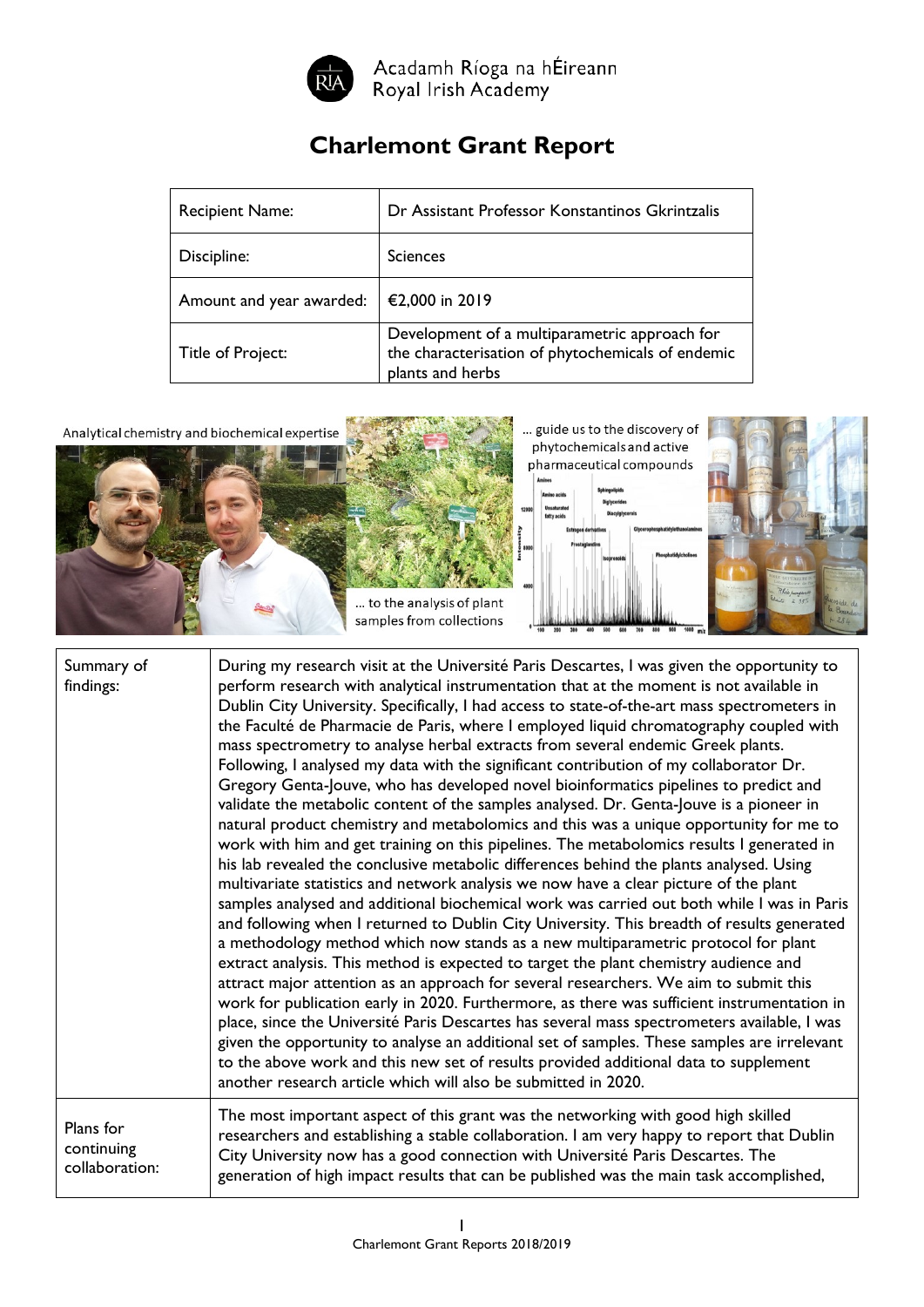

Acadamh Ríoga na hÉireann<br>Royal Irish Academy

## **Charlemont Grant Report**

|                                 | which would not have been successful as in Dublin City University we lack the necessary<br>instrumentation and expertise.<br>Together with Dr. Genta-Jouve we will continue this collaboration and we aim to<br>expand it in different fields. The applicability and the availability of instrumentation and<br>expertise is quite valuable, and currently we have submitted a Ulysses collaboration grant<br>to the Irish Research Council to use mass spectrometry analysis for a new project of a<br>PhD student of mine that will allow us mobility and implement high resolution mass<br>spectrometry. Additionally, since we had the chance to analyse additional environmental<br>samples (that we aim to publish as well), we have found more angles to collaborate in the<br>field of environmental metabolomics where I have successfully secured funding from<br>Science Foundation Ireland. We have also applied for other research grants together as<br>co-applicants and to ensure student mobility via future Erasmus calls we value that this will<br>be a long and fruitful collaboration. |
|---------------------------------|--------------------------------------------------------------------------------------------------------------------------------------------------------------------------------------------------------------------------------------------------------------------------------------------------------------------------------------------------------------------------------------------------------------------------------------------------------------------------------------------------------------------------------------------------------------------------------------------------------------------------------------------------------------------------------------------------------------------------------------------------------------------------------------------------------------------------------------------------------------------------------------------------------------------------------------------------------------------------------------------------------------------------------------------------------------------------------------------------------------|
| Publication plans:              | During my research stay in Paris, with the analytical instrumentation available I was able to<br>generate a significant amount of results that will add up to the publication of two research<br>articles. Specifically, we have almost finished writing up a research article on the<br>multiparametric method for plant extracts analysis, which we aim to submit to a<br>prestigious journal, Nature Protocols, where I have previously published two more<br>methods. This is quite an important output, as we will communicate our work to a wider<br>audience. Furthermore, as already mentioned, with the additional availability of mass<br>spectrometers, it was possible in the same time to analyse additional samples in another<br>project of an environmental research. These samples, are currently under analysis and it is<br>expected that they will add up to another publication in an environmental focused journal<br>later in 2020.                                                                                                                                                   |
| International<br>dissemination: | There is no planned participation for a conference at the moment, however, we look<br>forward to the annual conference of Phytochemical Society, where depending on time<br>availability this work could be communicated to a targeted audience.                                                                                                                                                                                                                                                                                                                                                                                                                                                                                                                                                                                                                                                                                                                                                                                                                                                             |
| National<br>dissemination:      | There is no planned participation for an Irish conference at the moment as it is with great<br>regret that the Medicinal Product Chemistry Conference (which last year was hosted in<br>Dublin City University) is not taking place this year. Some of the results of the<br>environmental analysis (the second paper), will be presented in the 2020 SETAC<br>conference in Dublin (an abstract has already been submitted from my current PhD<br>student).                                                                                                                                                                                                                                                                                                                                                                                                                                                                                                                                                                                                                                                 |
| Additional<br>collaborations:   | During my research visit at the Université Paris Descartes I had the opportunity to visit<br>the National History Museum of Paris and other Departments of the University and<br>connect with researchers in my field with whom we aim to deliver more in terms of<br>science in the future. Specifically, I networked with researchers in fields closely related to<br>my work in toxicology and freshwater ecotoxicology. I am continuing this links with some<br>follow up work in terms of identifying future research projects we could align our efforts<br>to secure funding. As an example, I was given some liquid extract to analyse in my<br>laboratory for their toxicities and we will assess the impact toward continuing this project<br>here in Dublin City University. We have also submitted (November 2019) with Dr. Genta-<br>Jouve and a colleague from Greece an application for a Grant4Traits in Crops to the<br>company of Bayer.                                                                                                                                                   |
| Outreach:                       | Communicating research is an important aspect of academia. Dublin City University has<br>several outreach activities in both our students and perspective students and society.<br>During the orientation week of the fresher's, I had the chance to discuss with first year                                                                                                                                                                                                                                                                                                                                                                                                                                                                                                                                                                                                                                                                                                                                                                                                                                 |